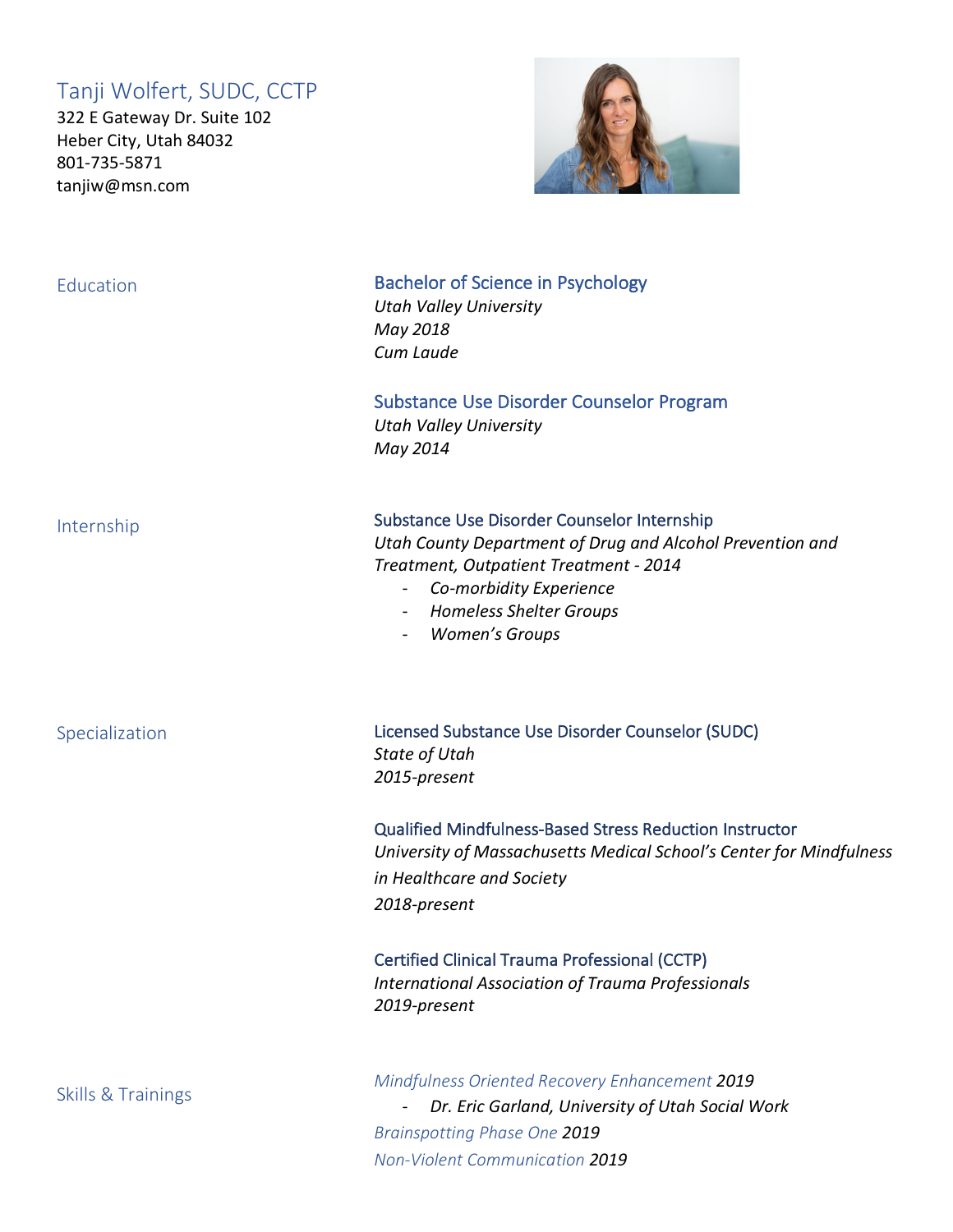*Learning to BREATHE Mindfulness for Adolescents 2018 Mindfulness-Based Stress Reduction for Teens 2018 Mindfulness-Based Stress Reduction Teacher Training intensive 2018*

- *University of Massachusetts Medical School's Center for Mindfulness in Healthcare and Society*

*Mindfulness-Based Stress Reduction Teacher Training Fundamentals 2017*

- *University of Massachusetts Medical School's Center for Mindfulness in Healthcare and Society*

*Acceptance and Commitment Therapy 2016 Motivational Interviewing 2014*

*Wasatch County Mental Health Coalition Member – 2016-Current Community Care Coalition Member – 2019-Current Wasatch High School Prevention Programs – 2016-Current Midway Swiss Days Representative 2015-2018 Cub Scout Den Leader 1999-2004*

#### Chateau Recovery

- *Substance Use Disorder Counselor*
- *Mindfulness for Relapse Prevention Instructor*

*August 2015-Present*

#### Intermountain Health Care

- *Qualified Mindfulness-Based Stress Reduction 9-week Course Instructor*

*September 2018-Present*

#### Alpine School District

- *Qualified Mindfulness-Based Stress Reduction 8-week Course Instructor August 2018-Present*

#### Utah Valley University

- *Community Education Teacher* o *Adult and Adolescent Introductory Mindfulness Courses January 2017-April 2018*

Research Interests

**Addiction Co-morbidity Trauma**

# Volunteer Work

-

Work Experience